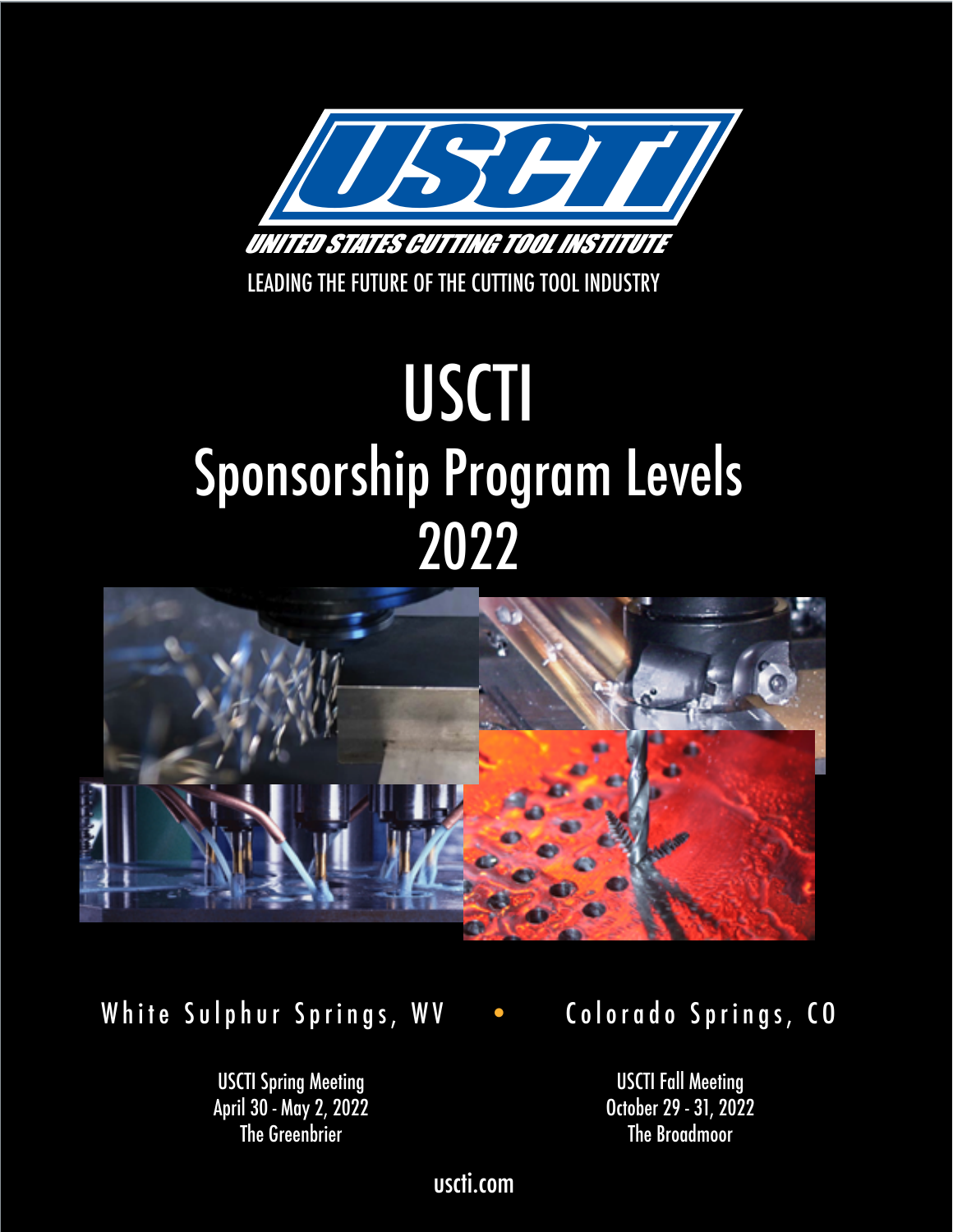

# 2022 Sponsorship Programs

White Sulphur Springs, WV . Colorado Springs, CO

USCTI's Revenue Enhancement / Sponsorship Program is driving new member benefits, meeting enhancement, product awareness, and additional improvements for our Institute. Please consider inviting your value-added hardware vendors, partners & affiliates, sales representatives, etc. to participate.

Platinum Sponsorship - Exclusive or Co-sponsored Events coordinated with Programs Committee. This is a great opportunity for Member companies to lend additional suport or existing sponsors to get additional corporate exposure. Examples:

• Opening Reception \$5,000 • Speaker (POA) • Coffee Break \$2,000 • Spouse event \$2,500 • Beach / Pool Party (POA) • Mobile App \$3,000

Gold Sponsorship - \$12,000 annual fee (with 2-year commitment) inclusive of:

- 2 individual Meeting (either Spring or Fall) registration fees (plus spouses) & total access to all public events
- 12 minute presentation allotment to address full membership every 24 months (1 of 4 meetings)
- Literature table allowed at all Institute Meetings
- Ad and promotion on the mobile app at both meetings
- Link on USCTI website for full calendar year
- Link included in USCTI e-newsletter (twice a year)
- One-time eMail blast to full membership (annually)
- Legacy Benefit: First right of refusal to Gold Sponsorship for ensuing years
- $\bullet$  Exclusive right to promote within given category\*
- Use of USCTI Member Utilized logo
- Ability to register primary & additional personnel for both annual Institute meetings (standard fees apply)
- *NEW FOR 2022*: New full member recruitment earns Platinum Sponsorship recognition (including USCTI Scholarship)

Silver Sponsorship - \$6,000 annual fee inclusive of:

- 2 individual Meeting (either Spring or Fall) registration fees & total access to all public events
- Literature table allowed at Institute Meetings
- Ad and promotion on the mobile app at both meetings
- Link on USCTI website for full calendar year
- Link included in USCTI e-newsletter (twice a year)
- One-time eMail blast to full membership (annually)
- Use of USCTI Member Utilized logo

USCTI Member Utilized - \$3,000 annual fee inclusive of:

- Use of "USCTI Member Utilized" logo for literature & website
- One-time eMail blast to full membership (annually)
- Ad and promotion on the mobile app at both meetings
- Link on USCTI website for full calendar year
- Link included in USCTI e-newsletter
- Unable to attend Insititute Meetings



Note: The USCTI Member Utilized Sponsorship is a vehicle for member company Official Representatives to nominate for Institute approval inclusion into this program that informs fellow members of available value-added products or services. Participants may find value in perceived association with United States Cutting Tool Institute membership companies, along with focused exposure to key executives within the group. Participating companies must be nominated by an Institute Member willing to attest to satisfaction of said product or service, and nominated company would be subject to an approval by ballot process. Web-based logo use restricted to calendar-year sponsorship; printed logo use allowed during sponsorship year & for life of literature piece.

\* Please note, "Exclusive right to promote within given category" pertains to Gold Meeting Registration benefits. Companies with similar or same products are unable to attain Silver Sponsorship but MAY become "Member Utilized" sponsors (ad or logo may appear in Institute bulletins, mobile App, and web site, but no attendance at regular Institute Meetings).

Sponsorship opportunites available to Companies NOT eligible for Institute Membership & active Institute Members only. USCTI reserves the right to deny sponsorship at its discretion. For logo submission, please e-mail web-ready .gif or .jpg corporate logo to: uscti@uscti.com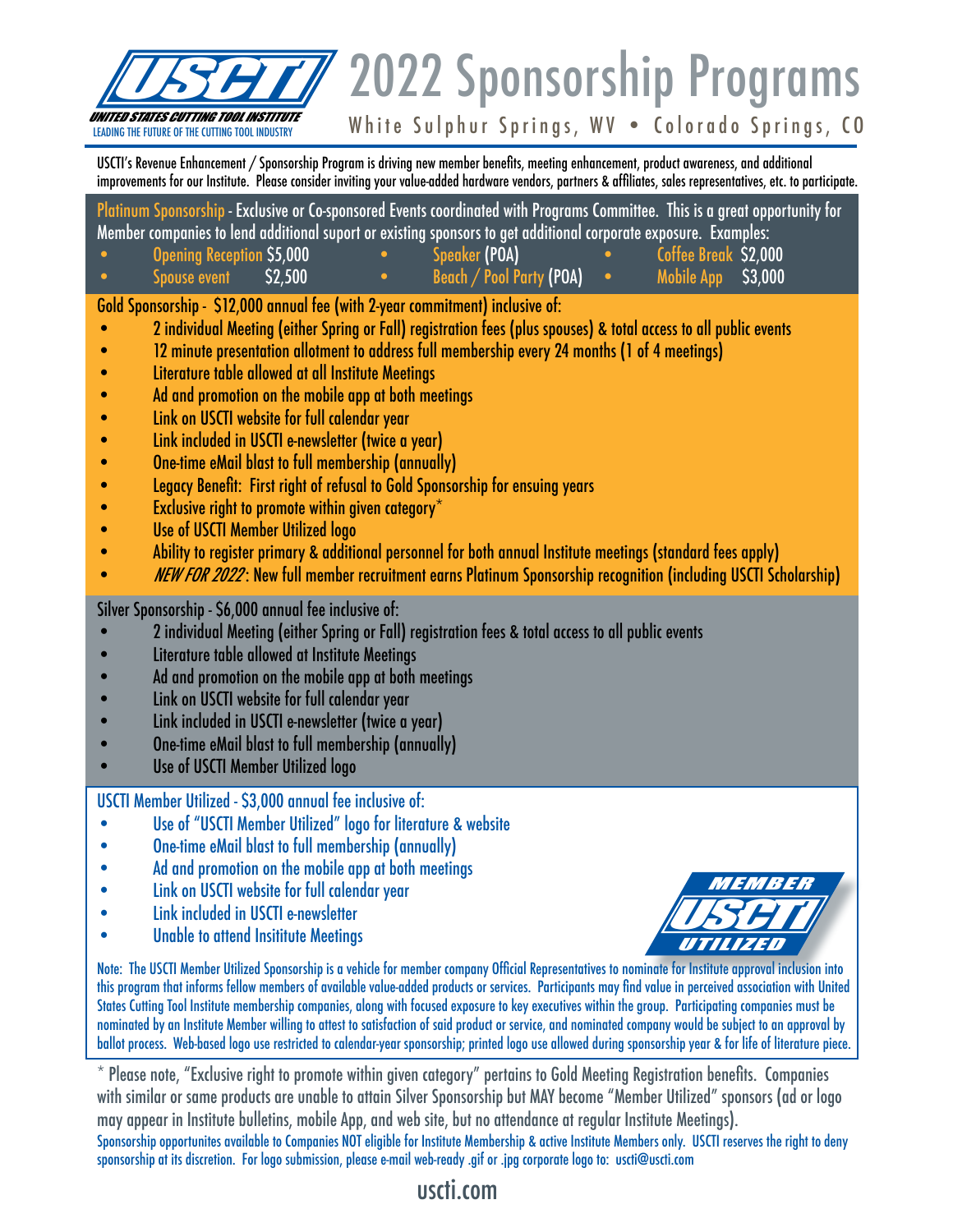

**USCII** 2022 Sponsorship Programs

White Sulphur Springs, WV . Colorado Springs, CO

# Sponsorship Application:

| <b>Sponsor Company Name</b><br><b>Address</b><br>Sponsorship Level:<br>Gold<br>Silver <sup>1</sup><br>Member Utilized                                                                                                                                                                                                                                                                                                                                                                 |  |  |
|---------------------------------------------------------------------------------------------------------------------------------------------------------------------------------------------------------------------------------------------------------------------------------------------------------------------------------------------------------------------------------------------------------------------------------------------------------------------------------------|--|--|
| Phone $/$ fax $/$ website<br><b>Product or service</b><br>Contact person / e-mail<br>Signature / date                                                                                                                                                                                                                                                                                                                                                                                 |  |  |
| <b>For Member Utilized:</b><br><b>USCTI Referral Company</b><br><b>Testament of use</b>                                                                                                                                                                                                                                                                                                                                                                                               |  |  |
| Contact person<br>Signature / date                                                                                                                                                                                                                                                                                                                                                                                                                                                    |  |  |
| All applications should be submitted with check payable to USCTI, or after acceptance payment can be made via PayPal at<br>www.uscti.com/paypal/sponsorshipprogram.htm or via check payable to USCTI.<br>Sponsor name and product / service category will be submitted to entire USCTI Membership for inclusion.<br>$\bullet$<br>United States Cutting Tool Institute, 1300 Sumner Avenue, Cleveland, OH 44115<br>Mail:<br>$216 / 241 - 0105$<br>Fax:<br>$216 / 241 - 7333$<br>Phone: |  |  |

Note: Sponsorship opportunites available to Companies not eligible for Institute Membership & active Institute Members only. USCTI reserves the right to deny sponsorship at its discretion. Sponsor attendance / presentation will typically be at Fall Institute Meeting; conflict resolution may include Spring Institute Meeting invitation. Please e-mail web-ready gif or jpg corporate logo to: uscti@uscti.com